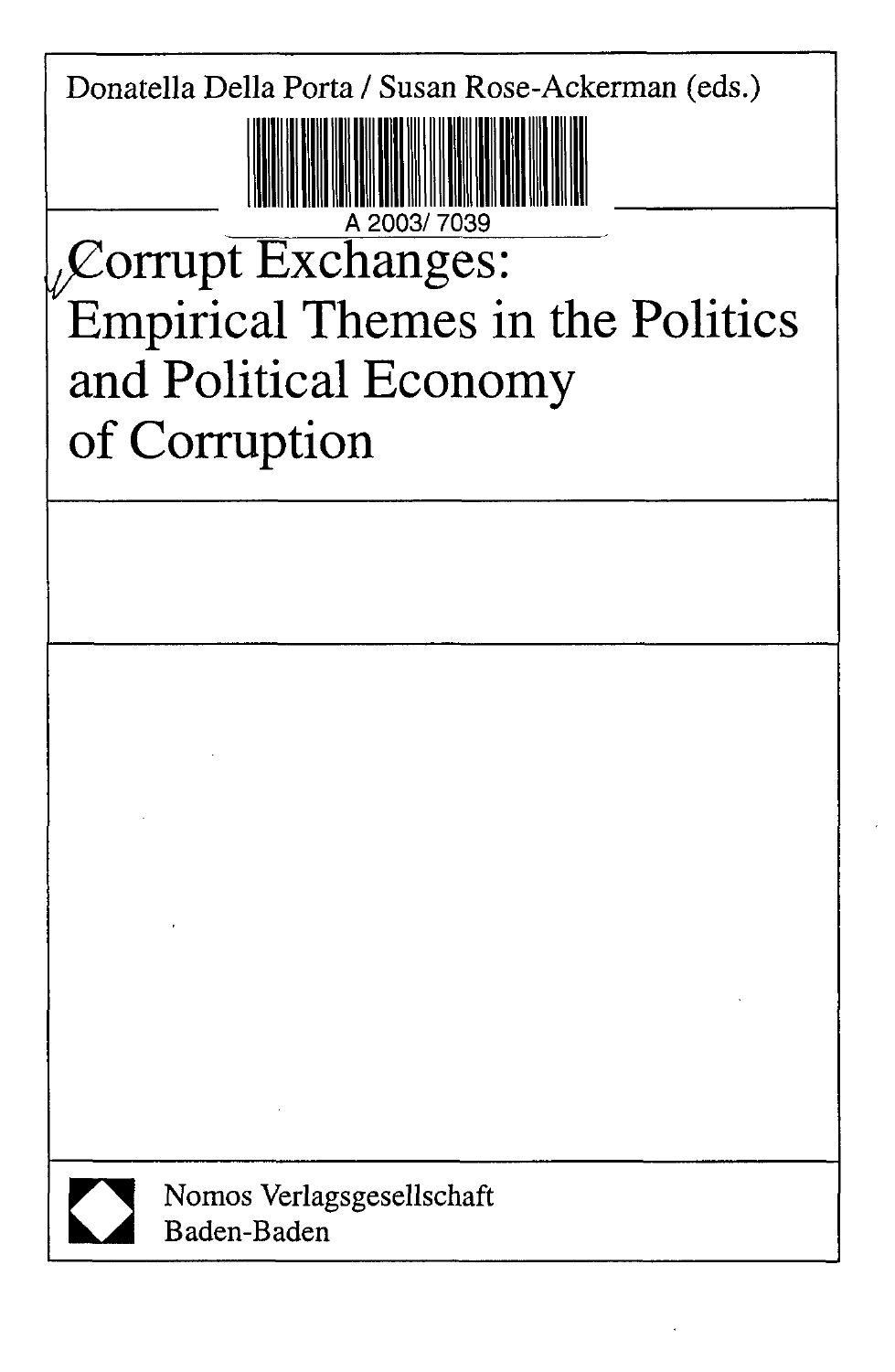## TABLE OF CONTENTS

 $\mathcal{A}^{\mathcal{A}}$ 

 $\cdot$ 

| 1. Corrupt Exchanges : An Introduction,                                                                                                                                                                                                                                                                                                                              |                                               |
|----------------------------------------------------------------------------------------------------------------------------------------------------------------------------------------------------------------------------------------------------------------------------------------------------------------------------------------------------------------------|-----------------------------------------------|
| Donatella Della Porta and Susan Rose-Ackerman                                                                                                                                                                                                                                                                                                                        | 8                                             |
| 1.1. Empirical Evidence: How to Study Corruption<br>1.2. Causes, Dynamics and Effects: What Can We Learn about Corruption?<br>1.3. Conclusions<br>References                                                                                                                                                                                                         | 9<br>11<br>18<br>18                           |
| 2. What Nurtures Corrupt Deals? On the Role of Confidence and                                                                                                                                                                                                                                                                                                        |                                               |
| Transaction Costs, Johann Graf Lambsdorff                                                                                                                                                                                                                                                                                                                            | 20                                            |
| 2.1. Introduction<br>2.2. Making Corrupt Deals<br>2.3. Cultural Conditions for Corruption<br>2.4. Two Consequences of Transaction Costs<br>2.5. Linking Predictability and Corruption<br>2.6. Results from Regression Analysis<br>2.7. Conclusion and Policy Recommendations<br>References                                                                           | 20<br>22<br>23<br>24<br>26<br>29<br>33<br>34  |
| 3. Analysing Political Corruption in Western Europe: Spain and                                                                                                                                                                                                                                                                                                       |                                               |
| the UK in Comparative Perspective, Paul Heywood                                                                                                                                                                                                                                                                                                                      | 37                                            |
| 3.1. Conceptualising Corruption<br>3.2. Explaining Political Corruption: Social Capital and Incentive Structures<br>3.3. Opportunity Structures and Political Corruption in Spain and the UK<br>3.4. Political Corruption, Scandal and Governance<br>References                                                                                                      | 39<br>41<br>44<br>50<br>54                    |
| 4. Corruption and Public Contracts: Some Lessons from the                                                                                                                                                                                                                                                                                                            |                                               |
| <i>Italian Case</i> , Donatella della Porta and Alberto Vannucci                                                                                                                                                                                                                                                                                                     | 58                                            |
| 4.1. What Did Not Work: the Assignation Procedures<br>4.2. The Malfunctioning in the Execution of the Contract<br>4.3. The System of Controls<br>4.4. Corruption and Administrative Inefficiency: First Conclusions<br>4.5. Corruption and Public Contracts: Directions of Reform<br>4.6. Concluding: Perspectives and Limits of the Reform<br>References<br>Sources | 60<br>69<br>73.<br>74<br>76<br>82<br>84<br>87 |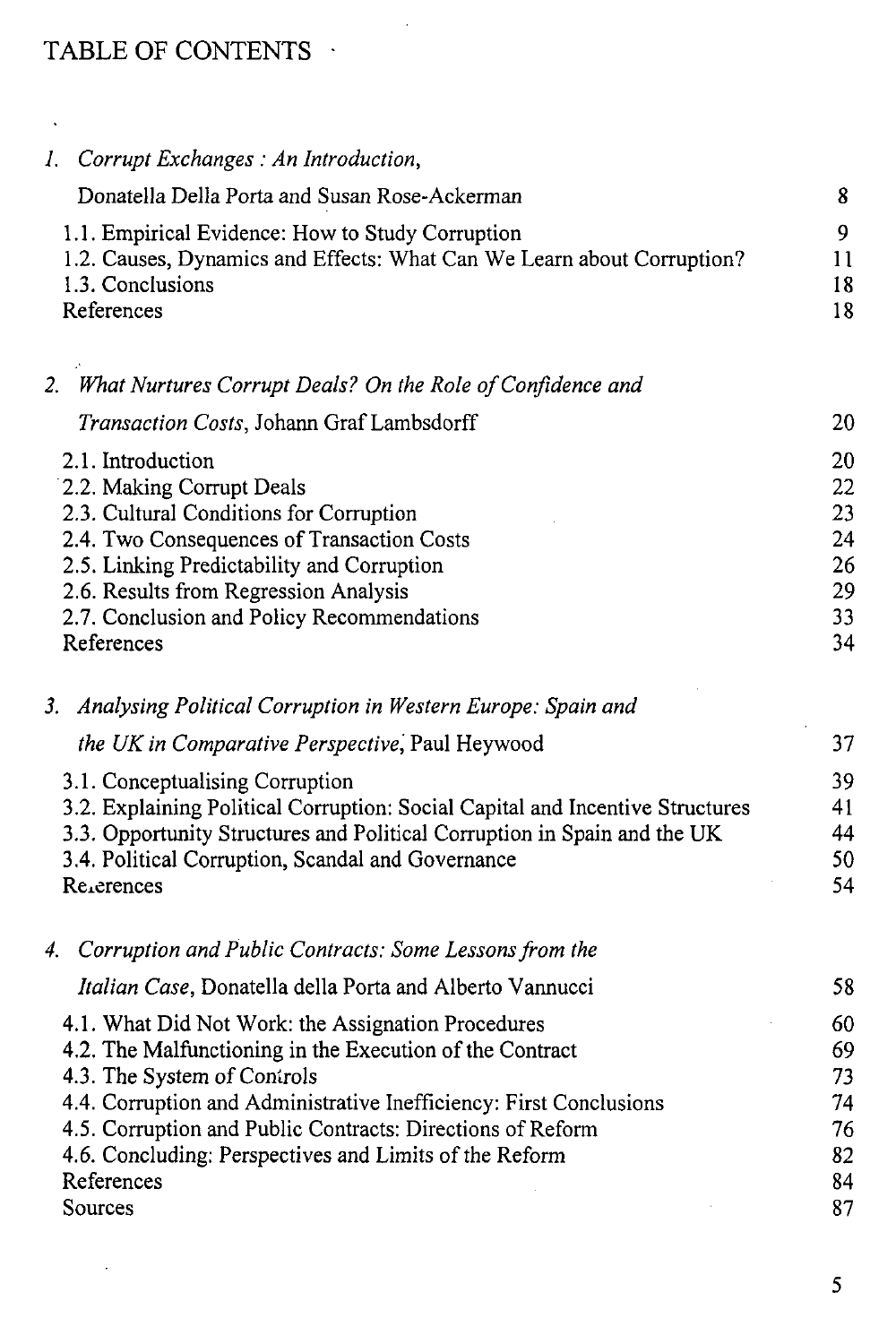| 5. Corruption and Anti-competitive Practices: A Case Study on                                                                   |          |
|---------------------------------------------------------------------------------------------------------------------------------|----------|
| the Construction of the French High Speed Train and an Analysis                                                                 |          |
| of the French Antitrust Agency Trial, Jean Cartier-Bresson                                                                      | 89       |
| 5.1. French Corruption as a High-Level Social Exchange<br>5.2. French Administrative Corruption: A New Topic Without Clear Data | 89<br>92 |
| 5.3. A Case Study: Construction of the Northern High Speed Train<br>5.4. Conclusion                                             | 94<br>99 |
| References                                                                                                                      | 100      |

## *6. Party Finance, Party Donations and Corruption. The German Case,*

| Ulrich von Alemann                                                        | 102 |
|---------------------------------------------------------------------------|-----|
| 6.1. The Study of Corruption in Germany                                   | 102 |
| 6.2. What Is the Legal Basis of Party Finance in Germany?                 | 104 |
| 6.3. Are There Legal Limitations on Party Donations?                      | 105 |
| 6.4. What Are the Problems Surrounding Party Donations?                   | 107 |
| 6.5. Was There a Link between Party Donations and Corruption in the Past? | 109 |
| 6.6. What Are the Problems with Party Donations Involving the CDU?        | 110 |
| 6.7. What Are the Problems with Party Donations Concerning the SPD?       | 112 |
| 6.8. What Has to Be Done?                                                 | 113 |
| References                                                                | 116 |

| 7. Political and Economic Incentives during an Anti-Corruption |     |
|----------------------------------------------------------------|-----|
| Crackdown, Rafael Di Tella and Ernesto Schargrodsky            | 118 |
| 7.1. Introduction                                              | 118 |
| 7.2. The Anti-Corruption Crackdown                             | 120 |
| 7.3. The Effects of the Price Monitoring Policy                | 121 |
| 7.4. Political Corruption Cycles                               | 124 |
| 7.5. Corruption, Auditing and Wages                            | 127 |
| 7.6. Conclusions                                               | 131 |
| References                                                     | 132 |

|  |  |  | 8. Measuring and Understanding Corruption at the Micro Level, |  |
|--|--|--|---------------------------------------------------------------|--|
|--|--|--|---------------------------------------------------------------|--|

| Ritva Reinikka and Jakob Svensson                                           | 135 |
|-----------------------------------------------------------------------------|-----|
| 8.1. Introduction                                                           | 135 |
| 8.2. Using Public Expenditure Tracking Survey (PETS) to Diagnose Corruption | 137 |
| 8.3. Measuring and Understanding Corruption at the Firm Level               | 138 |
| 8.4. Conclusion                                                             | 142 |
| References                                                                  | 144 |

 $\Delta \sim 10^{11}$ 

 $\cdot$